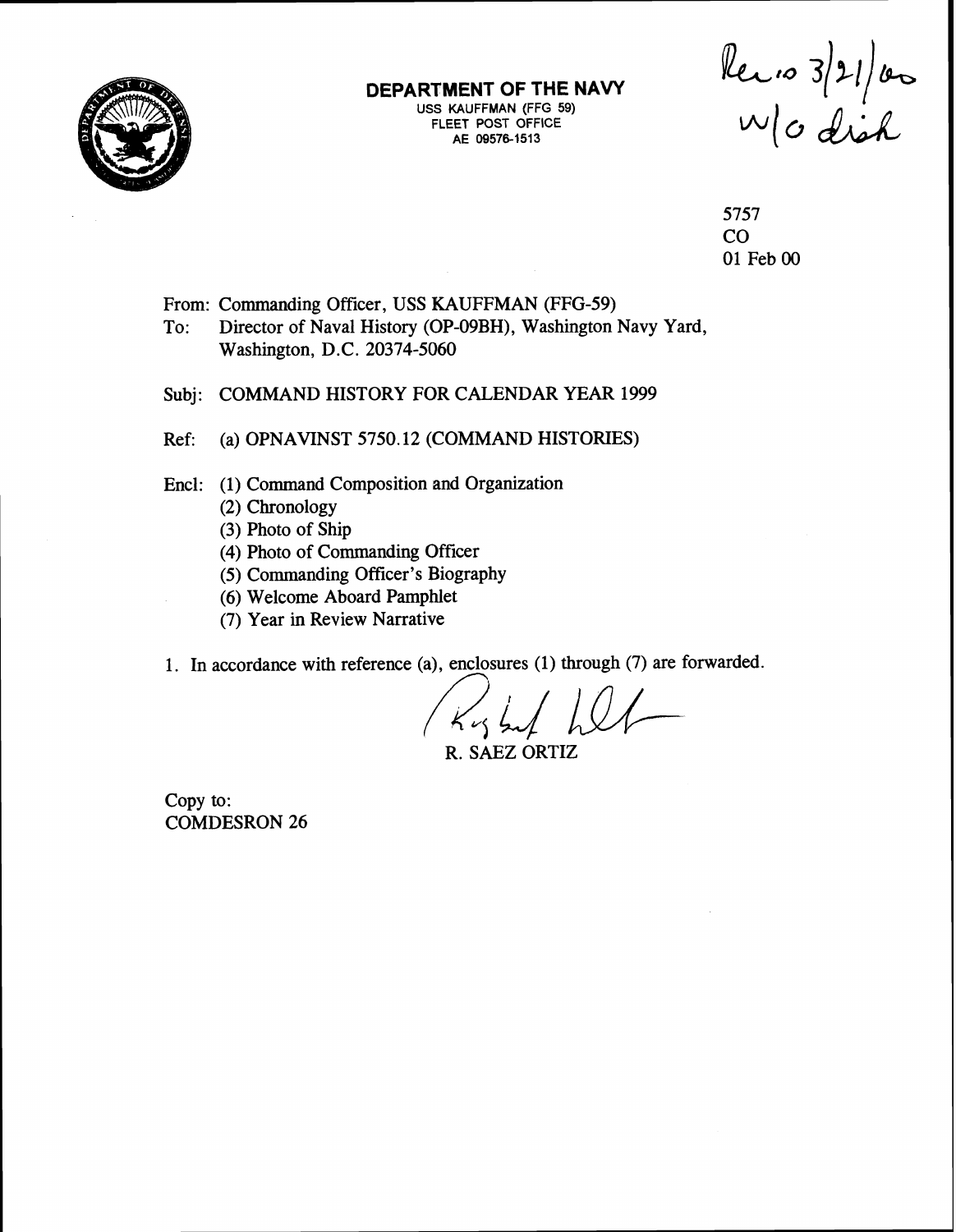# **COMMAND COMPOSITION AND ORGANIZATION**

#### MISSION:

÷,

The mission of the FFG-7 Class ship is to provide local area protection to underway replenishment groups, amphibious groups, and other military shipping against subsurface, air, and surface threats, as well as air warfare (AW), surface warfare (SUW), and undersea warfare (USW) self-defense. FFG-7 class ships also contribute to Carrier Battle Group (CVBG) operations and defense.

#### ORGANIZATIONAL STRUCTURE:

| <b>Immediate Superior</b><br>in Command:     | Commander, Destroyer Squadron TWENTY-SIX<br>(OCT 98 - PRESENT)                                                             |  |
|----------------------------------------------|----------------------------------------------------------------------------------------------------------------------------|--|
| Aircraft Assigned:                           | VENOM 501, 503 (HSL-48, Detachment 3)                                                                                      |  |
| <b>Commanding Officer:</b>                   | CDR George J. Karol III, USN (MAR 98 - AUG 99)<br>CDR Rigoberto Sáez-Ortiz, USN (AUG 99 – PRESENT)                         |  |
| <b>Permanent Home Port:</b>                  | Norfolk, VA (MAR 94 -PRESENT)                                                                                              |  |
| <b>Executive Officer:</b>                    | CDR Brent P. Jenkins, USN (DEC 98 - PRESENT)                                                                               |  |
| <b>Operations Officer:</b>                   | $\mu$ USN (NOV 98 – PRESENT)<br>LT                                                                                         |  |
| <b>Chief Engineer:</b>                       | USN (NOV 98 - PRESENT)<br>LCDR                                                                                             |  |
| <b>Combat Systems Officer:</b>               | USN (NOV 98 - PRESENT)<br>LT                                                                                               |  |
| Supply Officer:                              | SC, USN (FEB 98 -<br>LCDR(Sel)<br>PRESENT)                                                                                 |  |
| Navigator:                                   | , USNR (APR 98 – JUN 99)<br><b>LT</b><br>USN (JUN 99 - PRESENT)<br>LT                                                      |  |
| <b>Combat Information Center</b><br>Officer: | <b>USNR (JAN 97 – FEB 99)</b><br><b>LTJG</b><br>USNR (FEB 99 - PRESENT)<br><b>ENS</b>                                      |  |
| <b>Communications Officer:</b>               | <b>USN (MAY 97 - MAR 99)</b><br>LT<br><b>USN (MAR 99 - JUN 99)</b><br>RMC (SW/AW)<br>USNR (JUN 99 - PRESENT)<br><b>ENS</b> |  |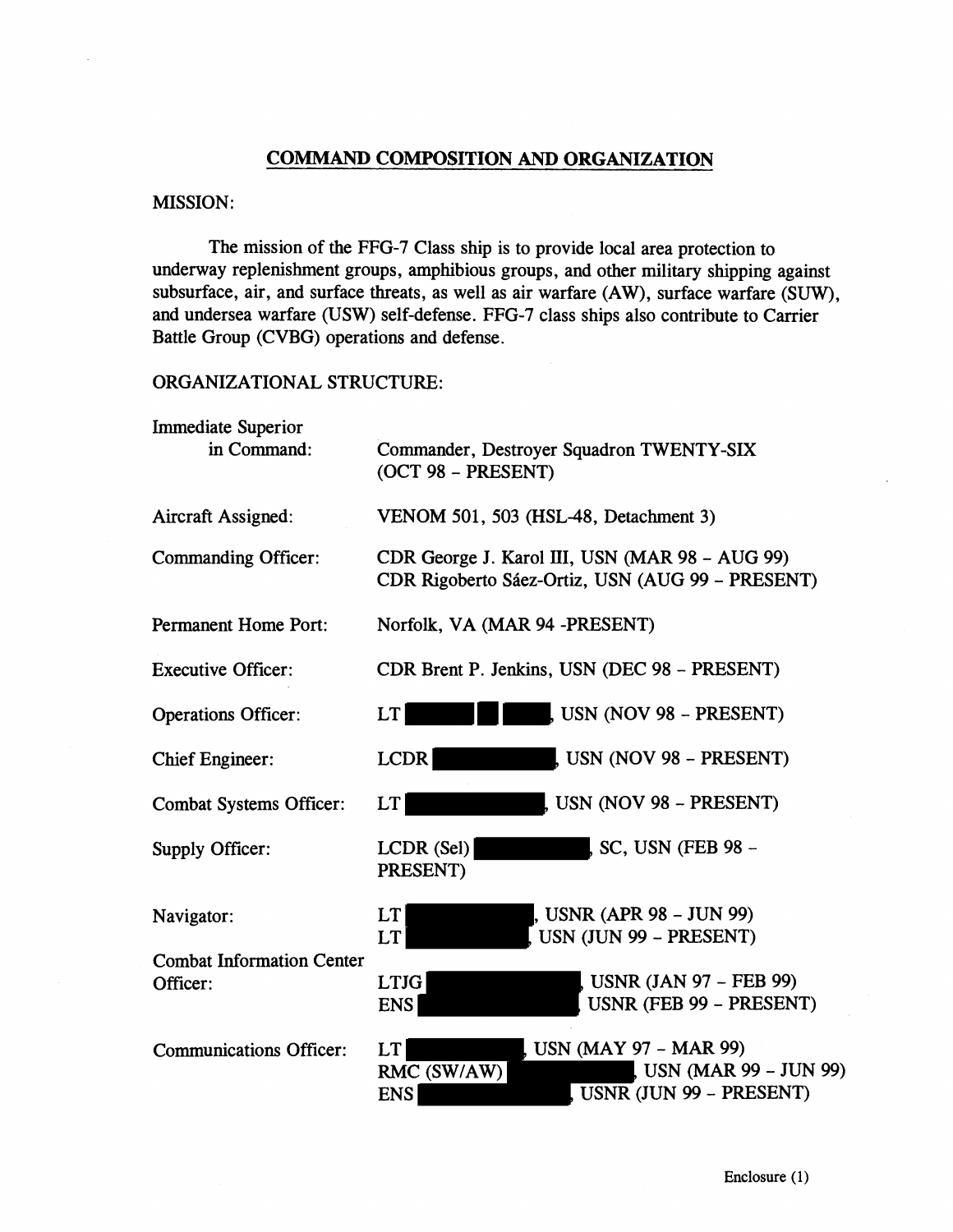| <b>First Lieutenant:</b>                        | BMC (SW)<br><b>ENS</b><br>BMC (SW) | <b>USN (AUG 98-FEB 99)</b><br>$S$ USNR (FEB 99 – SEP 99)<br>USN (SEP 99 - PRESENT) |
|-------------------------------------------------|------------------------------------|------------------------------------------------------------------------------------|
| <b>Main Propulsion Assistant:</b>               | CWO <sub>2</sub>                   | $J$ USN (DEC 98 - PRESENT)                                                         |
| <b>Auxiliaries Officer:</b>                     | LT<br><b>LTJG</b>                  | , USNR (JUL 98 – JUN 99)<br>USN (JUN 99 - PRESENT)                                 |
| Damage Control Assistant:                       | LT<br><b>LTJG</b>                  | $S$ USN (DEC 98 – APR 99)<br>USNR (APR 99 - PRESENT)                               |
| <b>Training Officer:</b>                        | LT<br><b>LTJG</b>                  | $S$ USN (DEC 98 – JUL 99)<br>USNR (JUL 99 - PRESENT)                               |
| <b>Electronic Maintenance</b><br>Officer:       | <b>LT</b><br><b>ENS</b>            | <b>USN (FEB 96 - APR 99)</b><br>USN (APR 99 – PRESENT)                             |
| <b>Ordnance Officer:</b>                        | LT<br>$LT$ (Sel)<br><b>ENS</b>     | USN (MAR 98 – JUL 99)<br><b>USN (JUN 99 - SEP 99)</b><br>USNR (SEP 99 - PRESENT)   |
| Undersea Warfare Officer:                       | <b>LTJG</b>                        | USNR (AUG 98 - PRESENT)                                                            |
| <b>Disbursing Officer:</b>                      | <b>LTJG</b>                        | SC, USNR (NOV 98 - PRESENT)                                                        |
| <b>Assistant Navigator:</b>                     | $LT$ (Sel)                         | USN (SEP 99 – PRESENT)                                                             |
| <b>Electrical Officer:</b>                      | <b>ENS</b>                         | USNR (DEC 99 - PRESENT)                                                            |
| Prospective<br><b>Undersea Warfare Officer:</b> | <b>ENS</b>                         | USNR (DEC 99 - PRESENT)                                                            |

 $\mathcal{F}(\mathbf{x}) = \mathcal{F}(\mathbf{x})$ 

 $\overline{a}$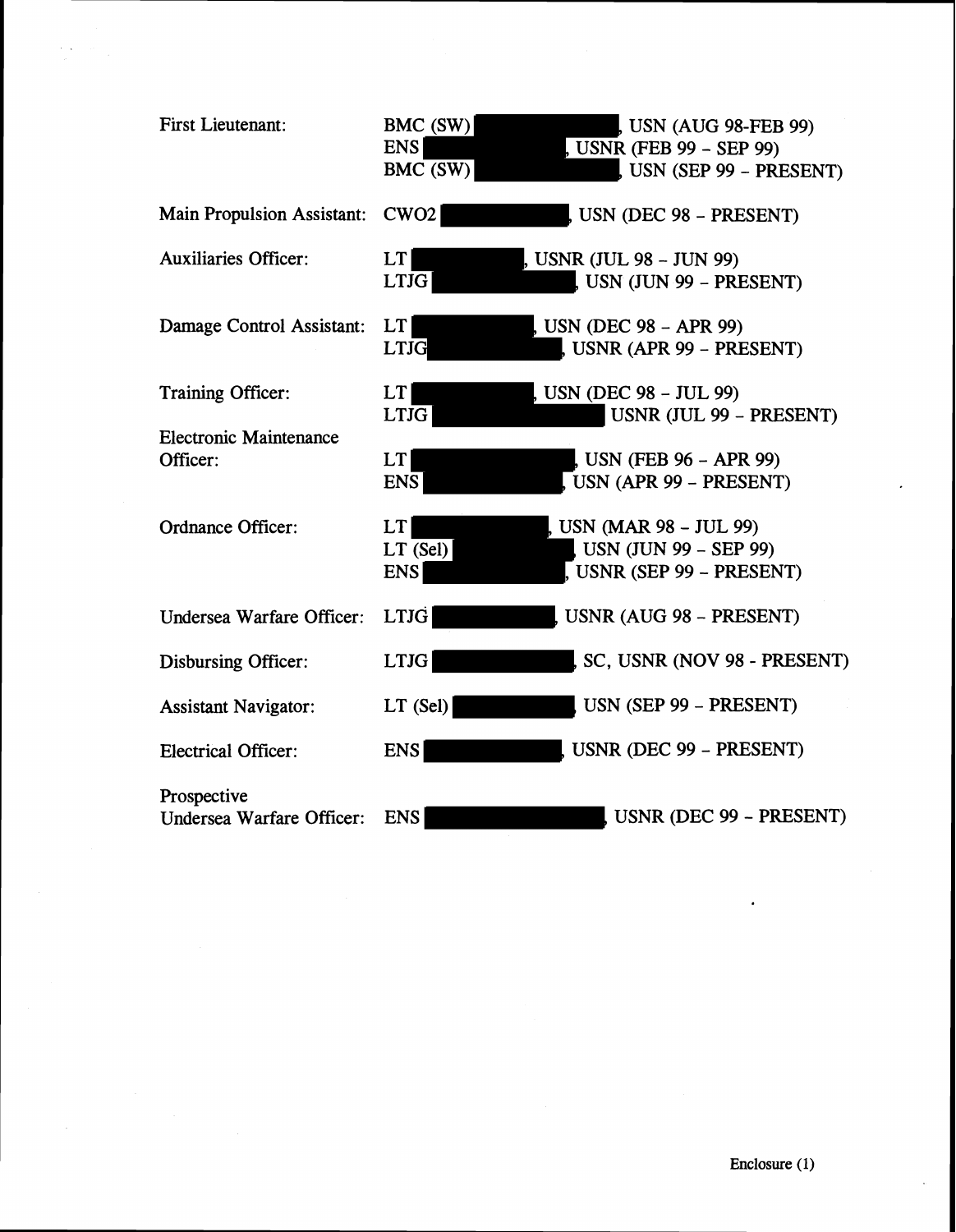### **USS KAWFFMAN** 1999 CHRONOLOGY

- 01 Jan-10 Jan: Inport Norfolk, VA (Holiday Leave)
- 11 Jan-17 Jan: Inport Norfolk, VA
- 18 Jan-22 Jan: CART I1 (Inport Norfolk, VA)
- 23 Jan-7 Feb: Inport Norfolk, VA (25-29 Jan AVCERT)
- 8 Feb-12 Mar: TSTA I
- 8 Feb-12 Feb: TSTA I (Inport Norfolk, VA)
- 13 Feb-16 Feb: Inport Norfolk, VA
- 17 Feb-19 Feb: TSTA I (Inport Norfolk, VA)
- 20 Feb-21 Feb: Inport Norfolk, VA
- 22 Feb: TSTA I (VACAPES)
- 23 Feb: Inport Norfolk, VA
- 24 Feb-26 Feb: TSTA I (VACAPES)
- 27 Feb-28 Feb: Inport Norfolk, VA
- 1 Mar-5 Mar: Deck Landing Qualifications with HC-6 and HC-8
- 6 Mar-7 Mar: Inport Norfolk, VA
- 8 Mar-12 Mar: TSTA I (Inport Norfolk, VA)
- 13 Mar-14 Mar: Inport Norfolk, VA
- 15 Mar-26 Mar: TSTA **m**
- 15 Mar-16 Mar: TSTA **I1** (Inport Norfolk, VA)
- 17 Mar- 19 Mar: TSTA **II** and EQUAL(VACAPES)
- 20 Mar-21 Mar: Inport Norfolk, VA
- 22 Mar-26 Mar: TSTA **I1** (Import Norfolk, VA)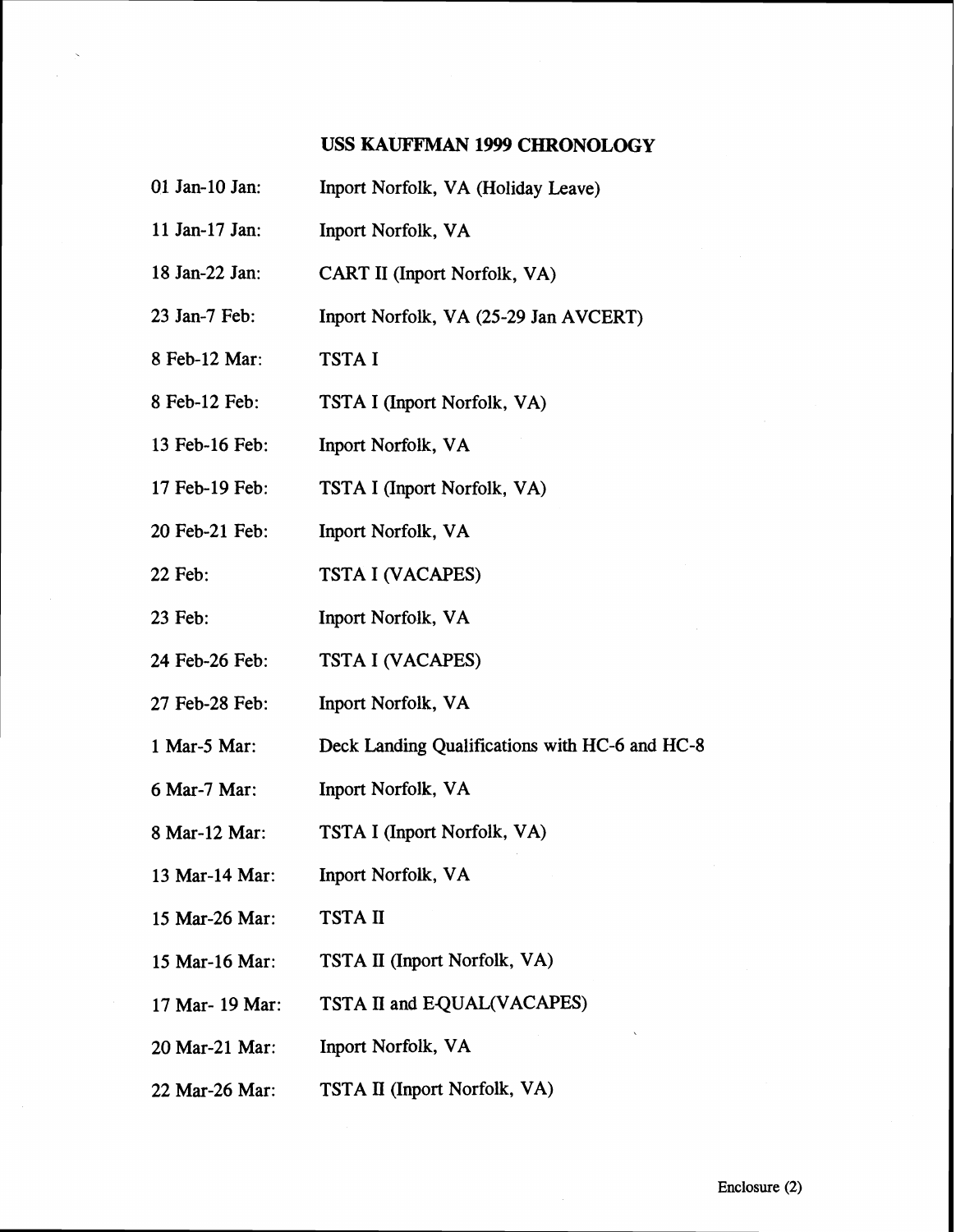**27** Mar-06 Apr: Inport Norfolk, VA

**06-23** Apr : Group Sail with Destroyer Squadron Twenty-Six. Conducted Cruise Missile Tactical Qualification, Burial-at-Sea, and Final Evaluation Period.

- **15-19** Apr: Port Visit: St. Thomas, USVI
- **<sup>23</sup>**Apr **<sup>7</sup>**Jun: Inport Norfolk, VA
- $8$  Jun  $1$  Jul: CORTRAMID
- **<sup>2</sup>**Jul **1** Aug: Inport Norfolk, Va
- $2 6$  Aug: IKEBATGRU Group Sail
- **10 13** Aug: Port Visit Nauticus
- **<sup>14</sup>**Aug **<sup>14</sup>**Sep: Inport Norfolk, Va
- **27** Aug: Change of Command
- **15 18** Sep: Sortie for Hurricane Dennis
- **19 26** Sep Inport Norfolk, Va
- **<sup>27</sup>**Sep **<sup>7</sup>**Oct: Underway COMPTUEX
- **<sup>8</sup>**Oct **<sup>12</sup>**Oct: Inport Antigua
- **<sup>12</sup> <sup>29</sup>**Oct: Underway COMPTUEX
- **<sup>30</sup>**Oct **<sup>2</sup>**Dec Inport Norfolk, Va
- **<sup>3</sup>**Dec **<sup>15</sup>**Dec Underway JTFEX
- **<sup>16</sup> <sup>31</sup>**Dec Inport, Norfolk, Va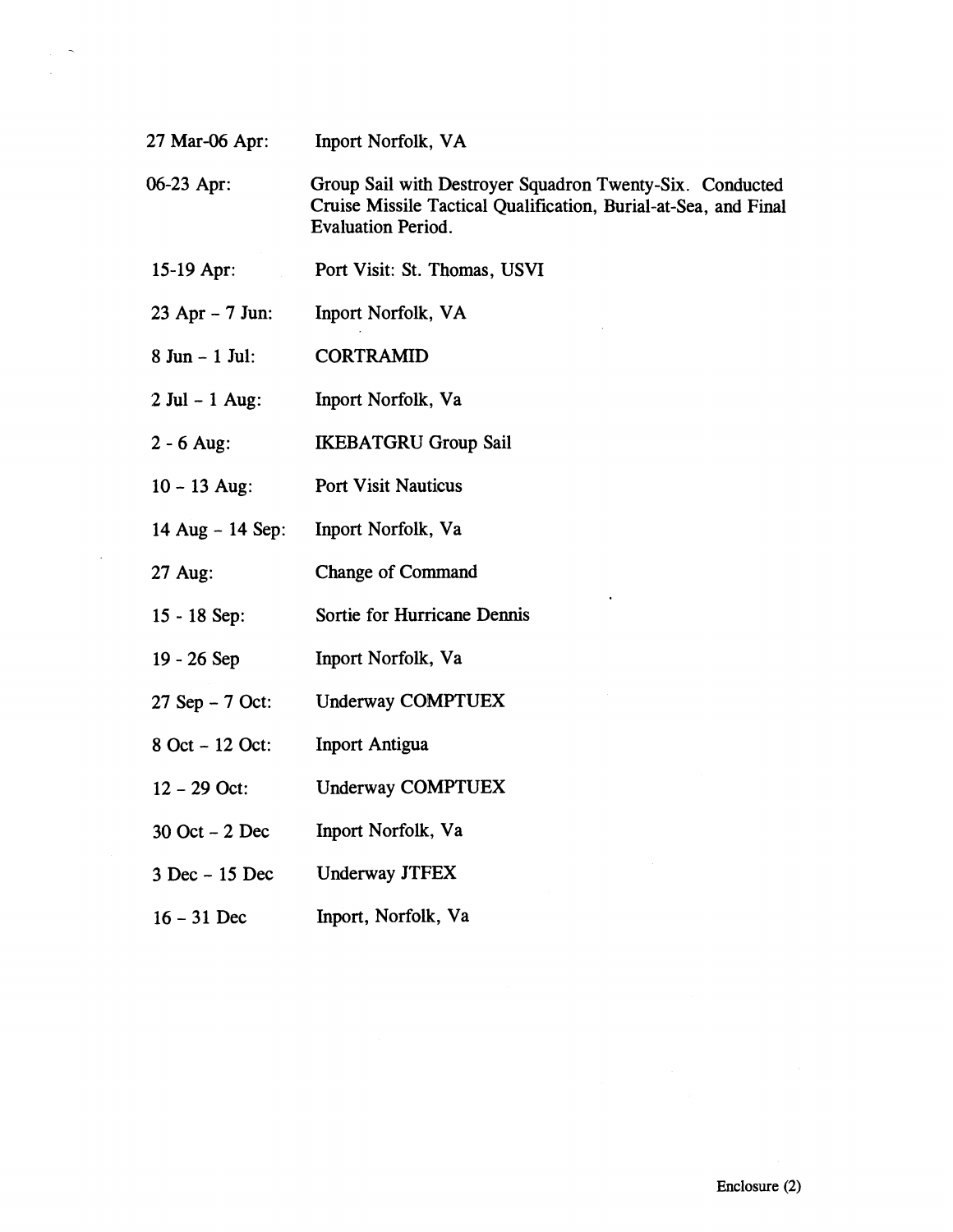## **1999 YEAR IN REVIEW USS KAUFFMAN (FFG-59)**

USS KAUFFMAN (FFG-59) started the New Year with some well deserved holiday leave. The first few weeks also encompassed final closeout of the post-deployment restricted availability, which started in October, 1998. The Inter-Deployment Training Cycle for KAUFFMAN's upcoming deployment with USS Eisenhower Battle Group started with Command Asessment of Readiness and Training (CART) I1 from 18-22 January 1999. In support of this, KAUFFMAN welcomed assessors from Afloat Training Group (ATG), Fleet Training Group (FTG), Engineering Training Group (ETG), and Combat Systems Training Group (CSTG). CART I1 assessed KAUFFMAN's ability to train operationally effective watchteams. The assessment was based on evaluation of KAUFFMAN's training teams, drills, exercises and evolutions. Major events included a Main Space Fire Drill and Integrated Training Team scenarios. This would prepare KAUFFMAN for the major inspections ahead: Engineering Qualification (E-QUAL), Final Evaluation Period (FEP), and Cruise Missile Tactical Qualification (CMTQ)

From 25-29 January, KAUFFMAN conducted its Aviation Certification (AVCERT) for her flight deck. The purpose of KAUFFMAN's AVCERT was to certify the operation of numerous systems that allow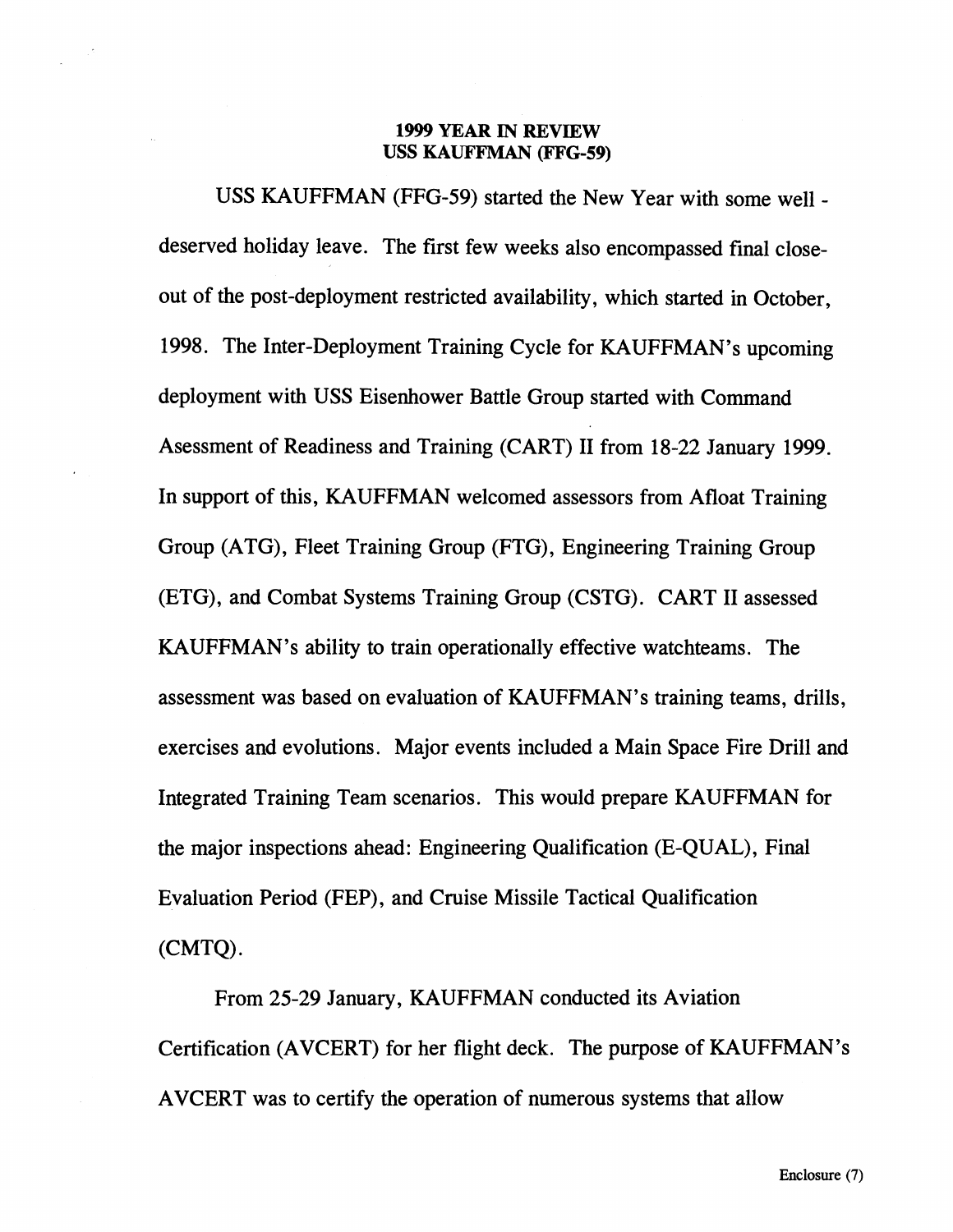KAUFFMAN to safely launch and land helicopters. Upon KAUFFMAN's completion of the certification, she was again authorized to land and maintain a helicopter detachment onboard, for use in all warfare areas, logistics, passenger transfers and mail delivery. During that same week, KAUFFMAN also successfully completed a Shipboard Explosive Safety Inspection (SESI), Personnel Administration Training Group (PATG) visit and an Occupational Safety Inspection.

KAUFFMAN began Tailored Ship Training Availability (TSTA) I in February, working with ATG, CSTG, and ETG to train and prepare KAUFFMAN for its upcoming responsibilities overseas. KAUFFMAN was underway for the final two weeks in February to prepare for the upcoming Cruise Missile Tactical Qualification (CMTQ) and FEP, with Combat Systems Training Team drills for the CIC watchteams, as well as Integrated Training Team drills involving the entire ship's company. From 8-12 February, KAUFFMAN welcomed a Logistics Management Assessment (LMA) assist team to identify areas of improvement for KAUFFMAN's upcoming LMA. KAUFFMAN also continued its preparations for CMTQ with a visit from CSTG during that same week.

KAUFFMAN was underway from 15-19 March to complete final preparations for E-QUAL and CMTQ. While being graded in engineering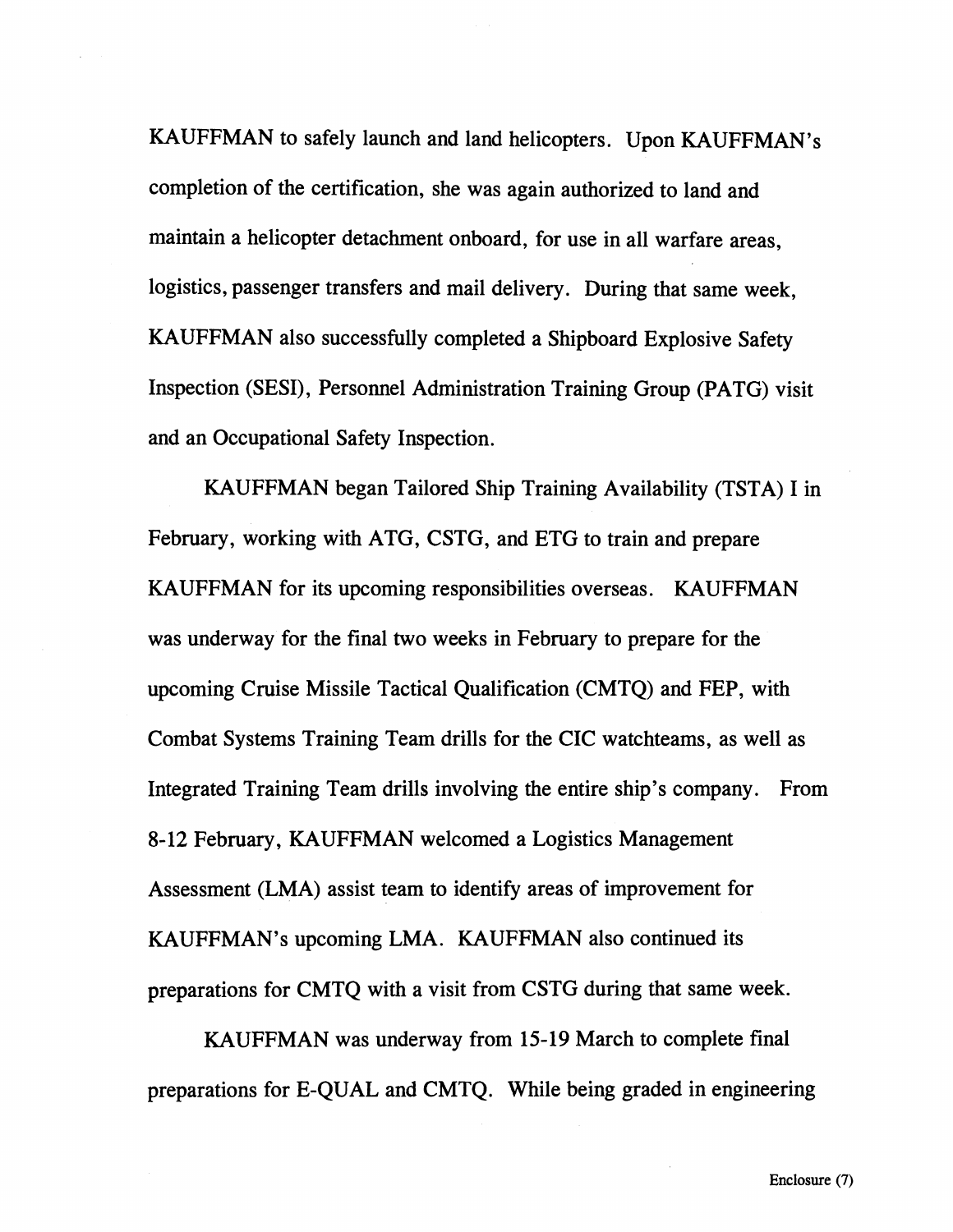for training purposes by Destroyer Squadron Twenty-Six, KAUFFMAN was deemed to be qualified due to the crew's outstanding performance. This effectively freed two weeks to concentrate on CMTQ and eliminated the requirement for another underway training week.

From 6-23 April, KAUFFMAN got underway for a Destroyer Squadron Twenty-Six Group Sail in the Puerto Rican Operating Area with USS MAHAN, USS LABOON, USS SAMUEL B. ROBERTS, and USS BARRY. KAUFFMAN was pleased to welcome RADM Foley, Commander, Eisenhower Battle Group, to ride for the 6<sup>th</sup> of April. KAUFFMAN conducted CMTQ on 7 April, with resounding success, rating "best harpoon shooter in the squadron" as well as a comment from the assessment team that it was "the quickest qualification in recent memory." This Cruise Missile Tactical Qualification was unique to previous versions of the qualification in that it was underway (vice inport), and included live P-3 aircraft and Opposing Forces. Previous qualifications had been inport and had simulated contacts. KAUFFMAN then transitioned to the Opposing Force for the other units of the Squadron. KAUFFMAN conducted a Refuel at Sea with USNS JOHN LENTHALL on the 10<sup>th</sup> of June, brushing up its skills on one of the more dangerous evolutions involving surface ships. The crew had a brief overnight visit to Naval Station Roosevelt Roads, Puerto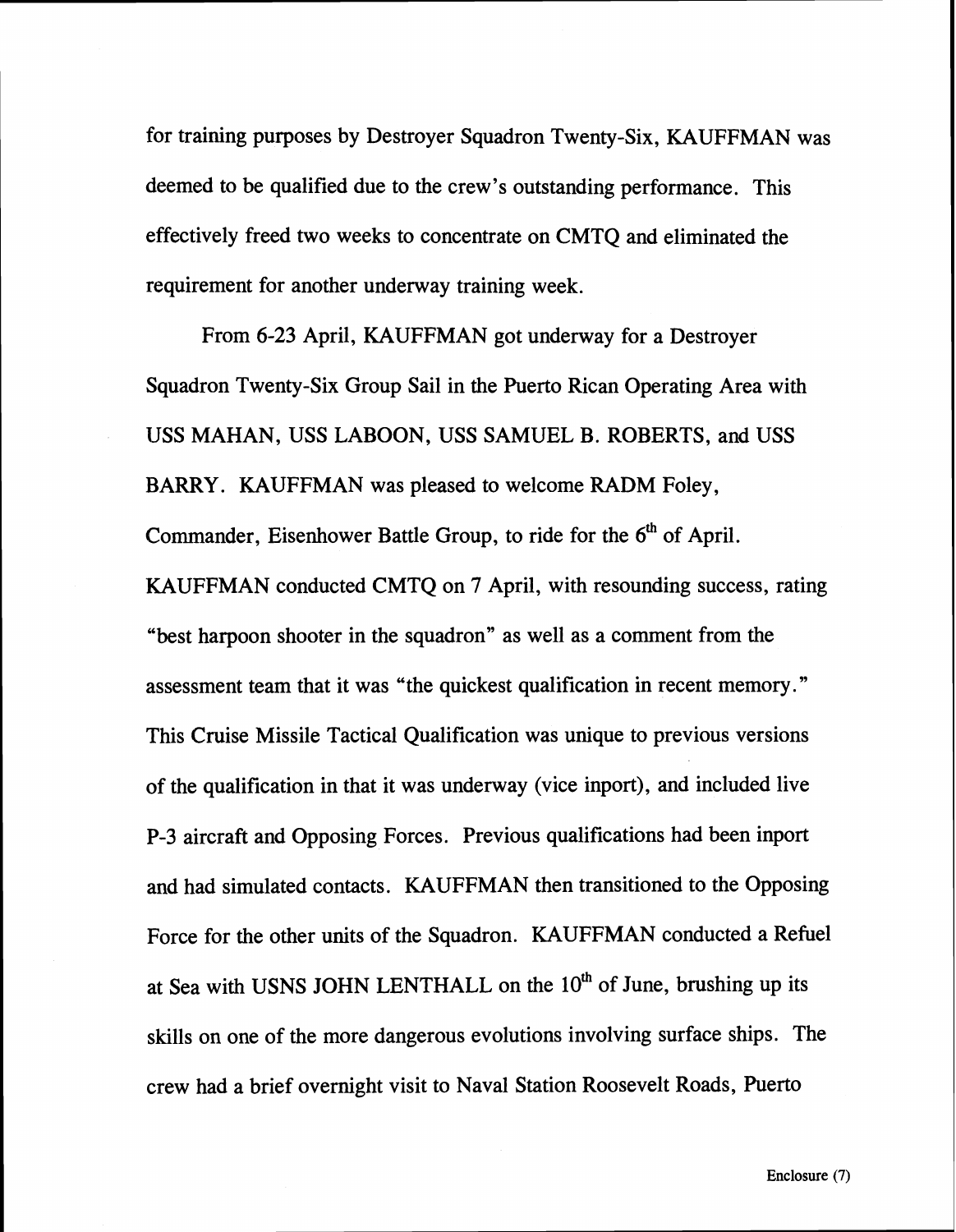Rico for the purpose of onloading an exercise torpedo. From 14- 15 April, KAUFFMAN conducted three gunnery exercises involving moving targets using both 76MM and the Close-In Weapons System (CIWS). These included targeting the "Killer Tomato" surface target, as well as an airborne drone dragged by a Learjet. She also fired two exercise torpedoes against a submerged target drone. From 15-18 April, KAUFFMAN enjoyed a liberty port visit to St. Thomas, United States Virgin Islands. The crew enjoyed a great four days, soaking in the sun, beaches, and nightlife that the island had to offer. During her transit back to Norfolk, KAUFFMAN completed the basic phase of the IDTC with Final Evaluation Period (FEP), a series of drills designed to test the ship's ability to combat multiple casualties at once. The crew once again performed outstandingly. The FEP period concluded early due to KAUFFMAN's superb performance. KAUFFMAN also conducted two Burial-At-Sea ceremonies during the trip back to Norfolk. KAUFFMAN returned to Norfolk on 23 April.

From 23 April-08 June, KAUFFMAN enjoyed an extended inport period in Norfolk. During this time, KAUFFMAN completed an extremely successful Logistics Management Assessment, achieving nearly perfect scores in each area of assessment. She also completed a lengthy equipment overhaul to both Radio and the Maintenance/Supply System. These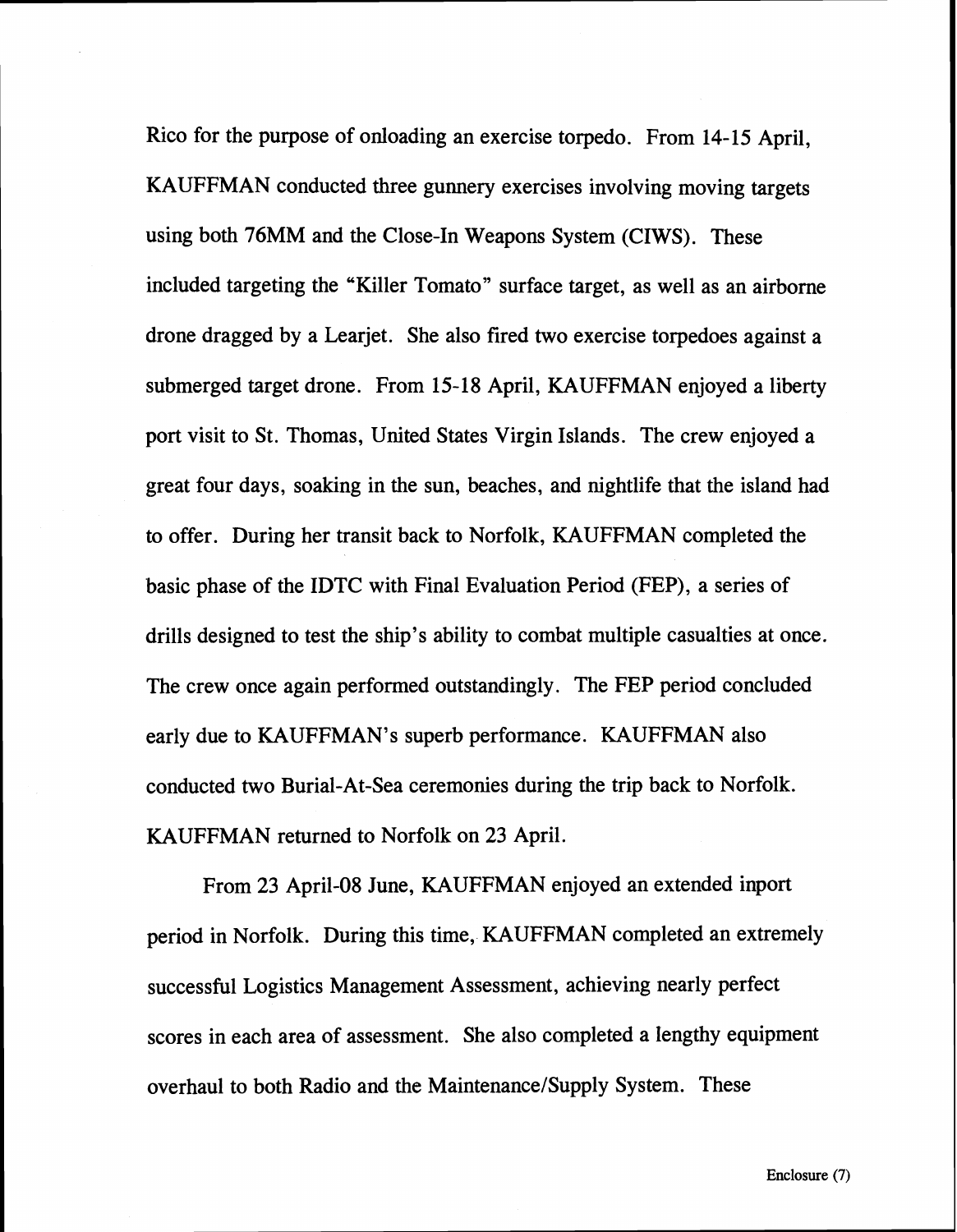alterations were in preparation for the upcoming deployment with the EISENHOWER Battle Group, allowing KAUFFMAN to have connectivity with the other ships that had already received similar systems. Installed systems included Naval Technical Command Support System, Navy Order Wire, Automated Data Network Server, and Joint Maritime Control Information System.

Starting on 08 June and continuing each week of June, ending on July 1, KAUFFMAN got underway to support the DESRON 26 Career Orientation and Training of Midshipmen (CORTRAMID) Group Sail. Specific to NROTC midshipmen, it allows them to see each warfare community of the Navy first hand for one week. Each week in June, KAUFFMAN got underway from Tuesday through Thursday in order to show these future officers the exciting world of surface warfare. Evolutions included 76MM, CIWS, and Small Arms **(.25** CAL, **.50** CAL, and M-14) Pre-Action Calibration Fires, four Underway Replenishments with USNS KANAWHA and USNS BIG HORN, and a War at Sea exercise with USS CITY OF CORPUS CHRISTY - a Los Angeles-class attack submarine pitting KAUFFMAN, LABOON and MAHAN against ROBERTS and BARRY. During the second week of training, KAUFFMAN conducted two Burial-At-Sea ceremonies. At the end of each week, each ship held a social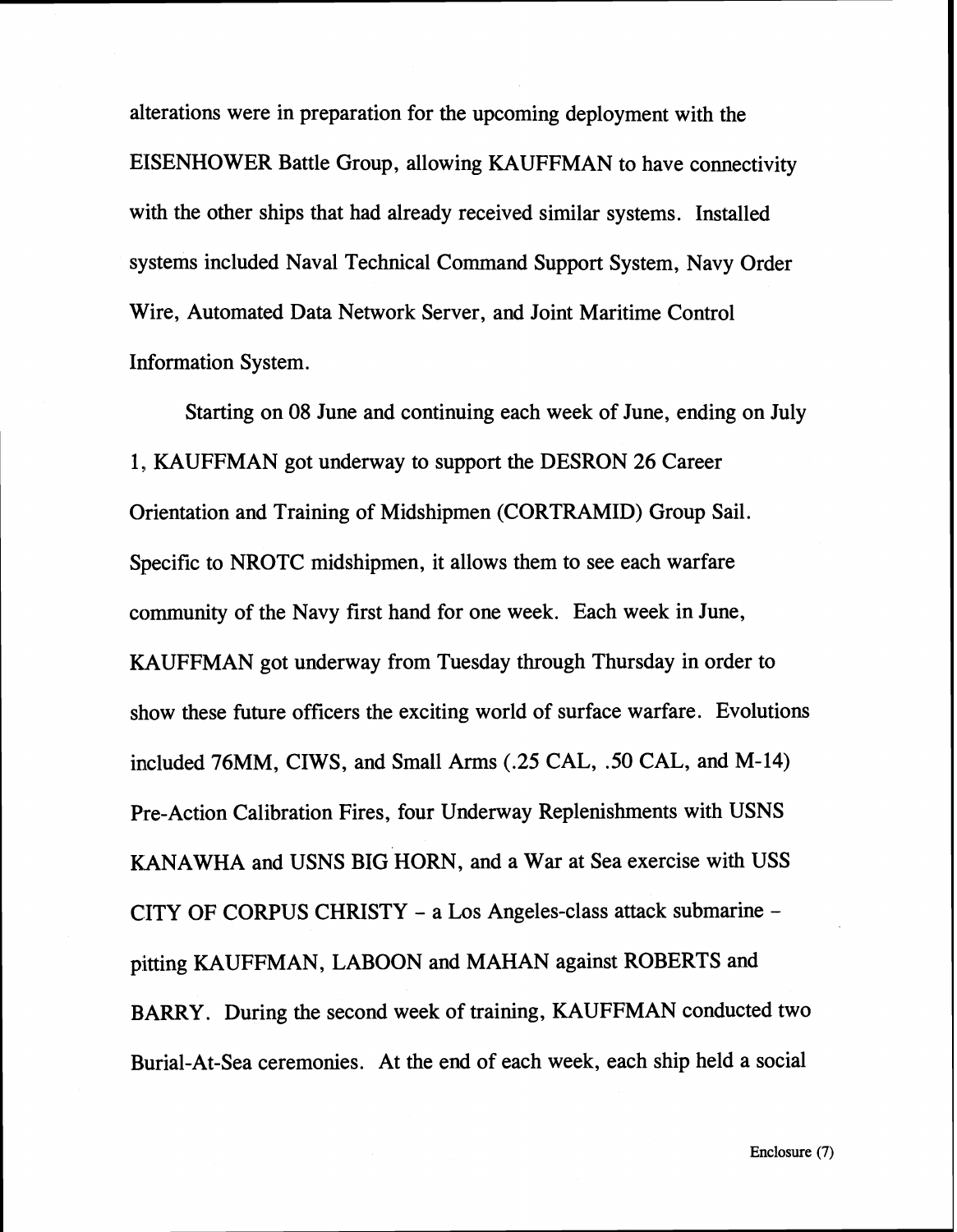to allow the midshipmen to meet with officers from each of the DESRON TWENTY-SIX ships. One of these socials included a Surface Warfare Officer Join-Up hosted by the Commander, Naval Surface Force, U.S. Atlantic Fleet, at Nauticus, the National Maritime Center in downtown Norfolk. KAUFFMAN hosted the final social (01 July 1999), which was held at the Commander-In-Chief, U.S. Atlantic Fleet picnic compound.

The officers and crew celebrated Fourth of July weekend each in his own way— many held cookouts and Independence Day parties, while others took the opportunity to visit their loved ones over the three day weekend. It was to the crew's credit that these festivities remained incident-free; a good thing not only for them but also for the leadership which could thus focus its energies on issues other than liberty incidents.

Later that month there was another cause for celebration, namely the frocking ceremony for new Third Class Petty Officers. The Captain addressed the frockees on the ship's foc'sle both to congratulate them and to remind them of their added responsibilities as leaders.

The Logistics Management Assessment results for KAUFFMAN came in during July---with a great deal of praise tacked on to them from VADM Giffin, Commander, Naval Surface Forces U.S. Atlantic Fleet. This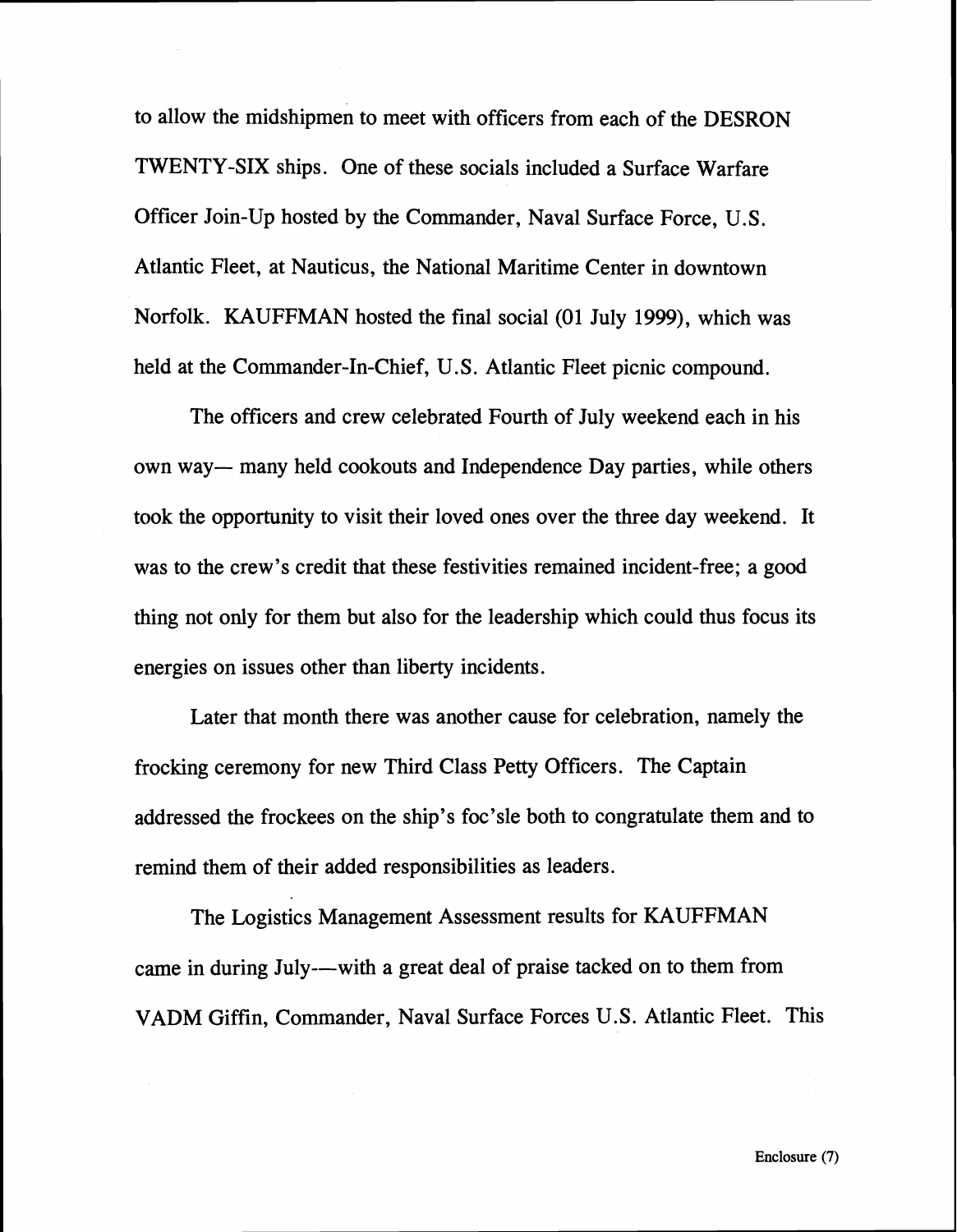was more than just a feather in the cap for the Supply Department; but also an index of the ship's capacity to prepare for deployment.

The long-awaited command picnic arrived on the  $29<sup>th</sup>$  and proved to be a rousing success. In addition to the food and softball games, many took the opportunity to dunk their favorite victim in the dunking booth.

On the **2nd** of August it was time to get underway for the IKEBATGRU Group Sail. The focus for the Group Sail was to take the first steps in preparing for deployment, but first the crew had been chartered with the more solemn task of five Burials at Sea. The weather made this somewhat difficult but with perseverance they were carried out with proper ceremony.

Next, KAUFFMAN moved on to ASW training, flight operations, BECCEs, and an underway replenishment on the  $5<sup>th</sup>$  -all the basic "bread" and butter" exercises for the surface Navy. Additionally the ship's weaponiers broke new ground in executing a 76mm PAC Fire of 80 rounds at the gun's maximum rate of fire. This is rarely done and was essentially pushing the edge of the envelope for the Oto-Melara gun mount; this PAC Fire proved that the gun can perform to the utmost range of its specifications if need be.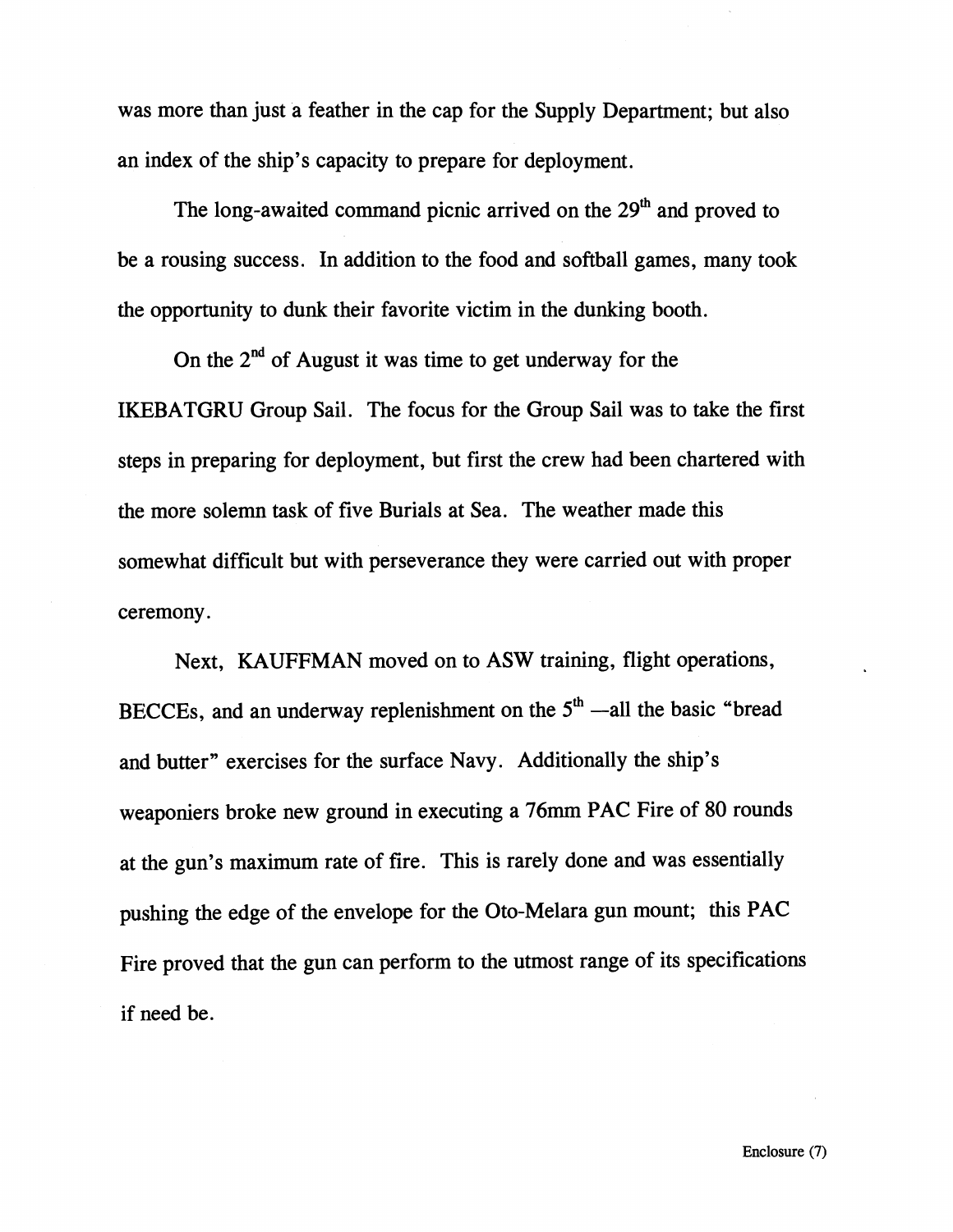Upon returning from the Group Sail the ship spent a few days in port before pulling back out for a visit to the Nauticus Maritime Center. At Nauticus KAUFFMAN became the most popular attraction as visitors lined up on the pier to take tours of her spaces and compartments, as well as meet her crew.

The return to Norfolk Main Base was a Family Day Cruise, as the wives and children of KAUFFMAN sailors embarked to see the ship in action. Assorted training and lectures were held for their benefit, but without doubt the most exciting event for the ship riders were the CIWS and **76mm PAC Fires, followed by a chance for the guests to try out one of the .50** cal mounts. For CDR Karol this was a somewhat bittersweet trip, for while his family and father got to see his ship at its best, it also marked his final voyage as Commanding Officer of KAUFFMAN.

CDR Karol's relief, CDR Rigoberto Sáez Ortiz, arrived on the 23<sup>rd</sup> to begin the turnover process. In addition to learning technical details and issues of the ship he also got a chance to get acquainted with his new wardroom in the form of a Hail and Farewell on the 25<sup>th</sup>.

Meanwhile the officers and crew of the ship were making preparations to carry out the Change of Command ceremony—which occurred the  $27<sup>th</sup>$ .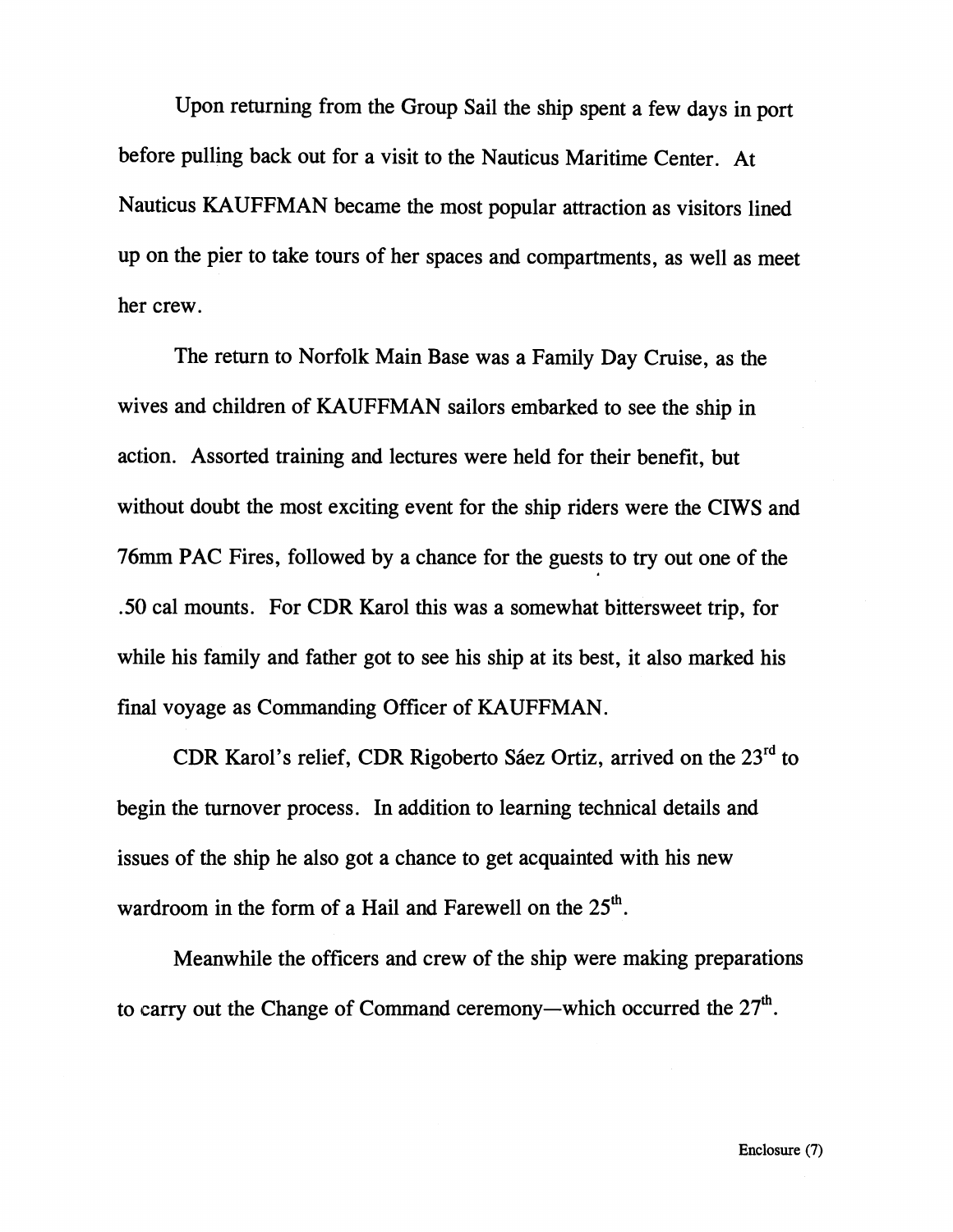With an "I relieve you, sir," CDR Sáez assumed the reins as KAUFFMAN's guiding force and highest authority.

He was soon to get an opportunity to test his new vessel against the elements; as the formation of Hurricane Dennis was soon followed by it making a beeline for Norfolk. After a short period of analysis the fleet sortied on the 15<sup>th</sup>, and so KAUFFMAN found herself riding some choppy seas. While seasickness struck a number of sailors, a positive attitude prevailed-greatly boosted, of course, when KAUFFMAN came in on the  $18<sup>th</sup>$ .

The ship's return to Norfolk gave her a brief period of rest, and the crew the chance to prepare for COMPTUEX-an intensive month long training period to cover every aspect of carrier battlegroup operations. It started off on **27** September, and soon kicked into high gear with ASWPT, which KAUFFMAN carried out impeccably. ASWPT not only tested the effectiveness of her USW suite, but afforded both CIC and bridge watch teams the chance to hone their skills against subs. The air det had the opportunity to get into the game as well as the helo became a key asset for both KAUFFMAN and her partners.

On the  $5<sup>th</sup>$  the ship headed to the AFWTF range to execute perhaps the most exciting event of COMPTUEX—the Surface-to-Air Missile Exercise.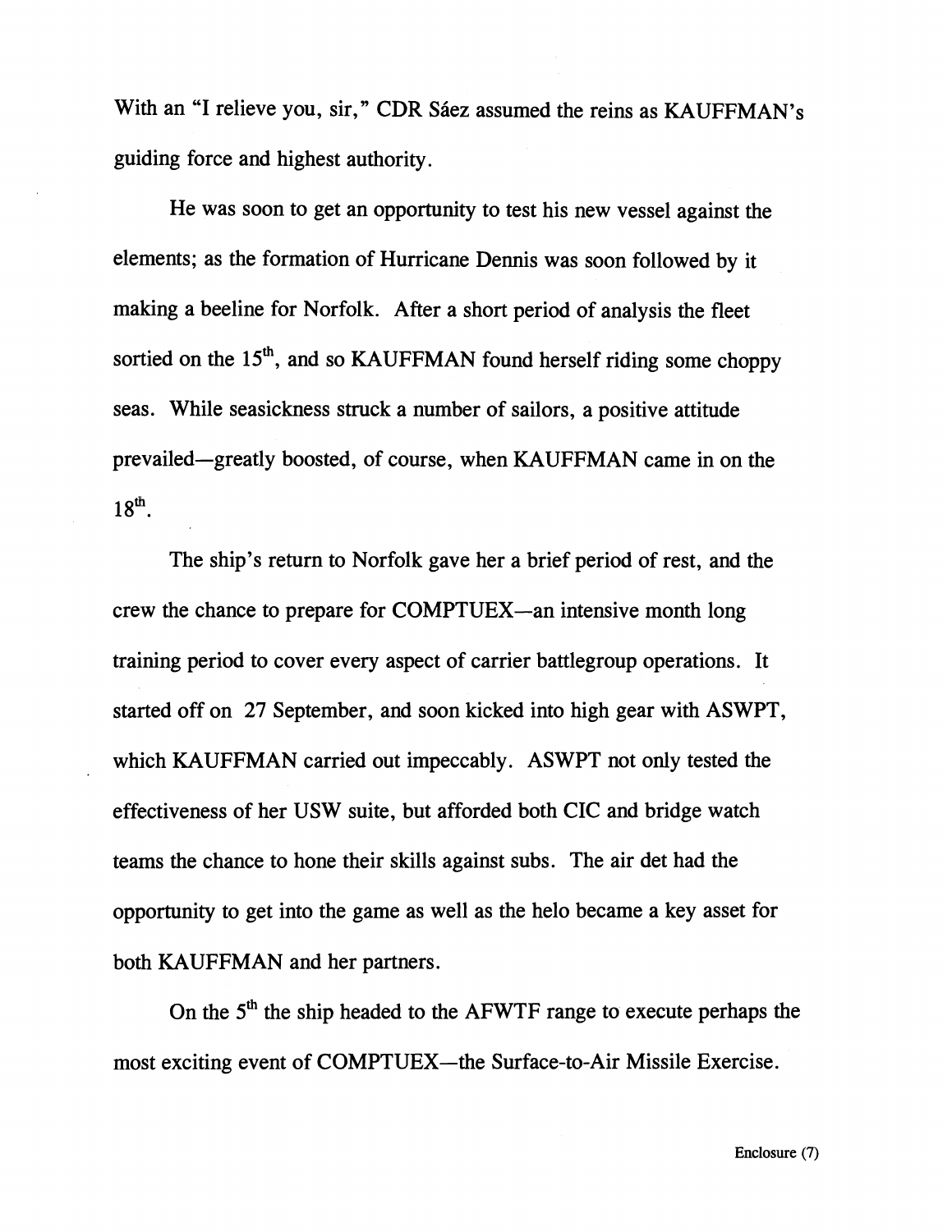Along with the other "shooters" of the battlegroup, KAUFFMAN pitted its fire control system and telemetry version SM-1 's against aerial drones. There was more than a little tension in the air as the targets approached; the concern was not so much whether or not the MK **92** system would work or whether the operators could carry out their duties, but that the test version SM-1's would fail to work as advertised. But everything fell into place as all three achieved a kill zone on the drones.

The 7<sup>th</sup> held two major challenges for KAUFFMAN: a RAS with USNS Kanawha and a MI0 exercise on a simulated merchant ship (a.k.a. USS ANZIO). Both were carried out superbly both by the "point men" on the refueling details and VBSS teams as well as by the CIC and bridge shiphandling teams.

The  $8<sup>th</sup>$  of October began the ship's port visit to Antigua for some well-earned R & R. Sea and Anchor was set in the morning and by noon KAUFFMAN was nestled snugly alongside the pier at Rat Island's Deep Water Harbor. Even collapsed back into 4-section duty the ship was able to field a formidable liberty party, as the crew explored the 365 beaches, sampled the cuisine, and tried out the snorkeling, golf, and jet skiing. There were numerous MWR tours of the island as well to acquaint the sailors with Antigua's history, geography, and culture.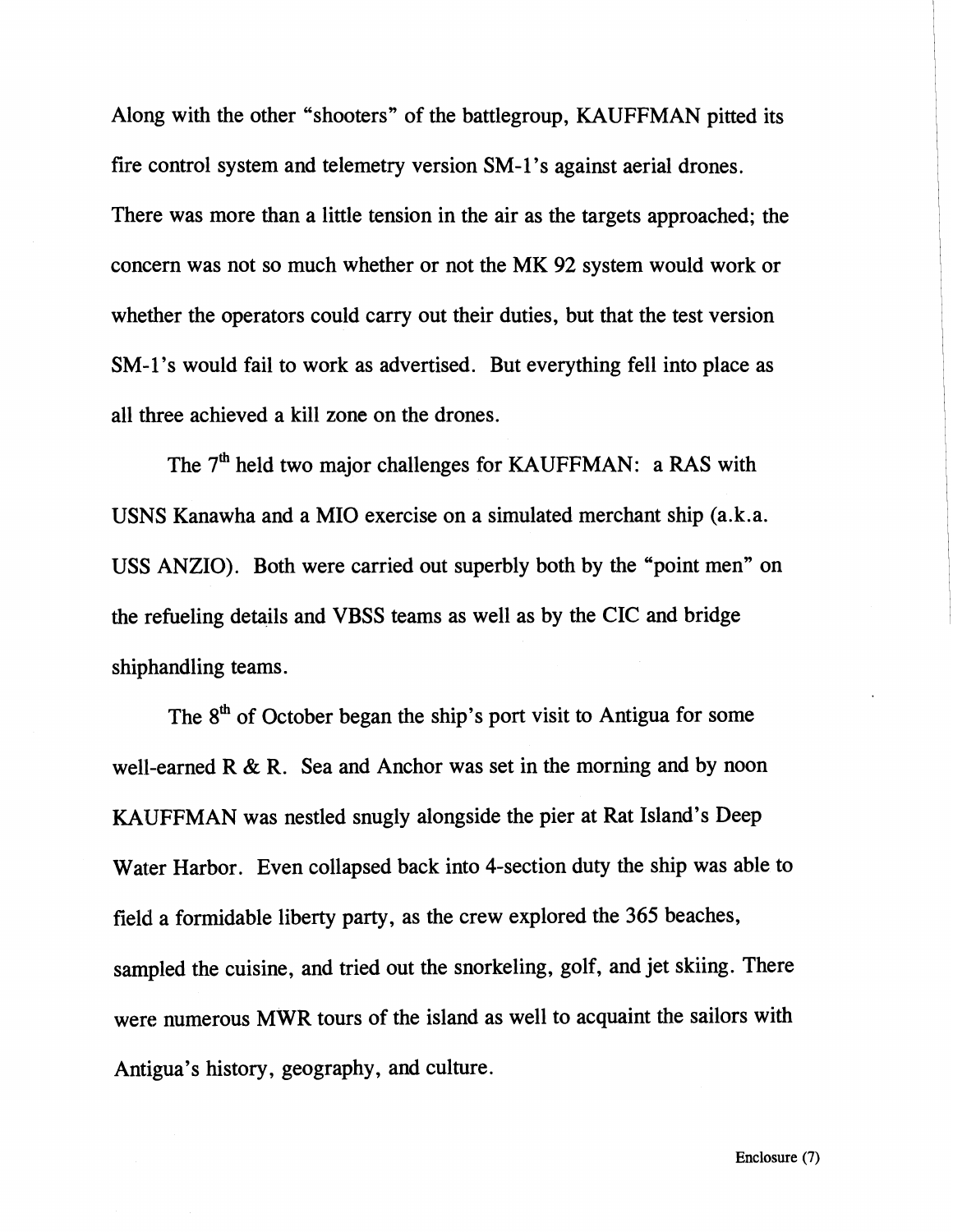Leaving Antigua on the  $12<sup>th</sup>$  KAUFFMAN returned to business: namely more tracking of BattleGroup ships and aircraft. On 22 October a special challenge for her shiphandling and operations teams arose while she was acting plane guard: an F-14 crashed while being launched from the USS EISENHOWER (CVN-69). KAUFFMAN immediately positioned herself to assist and monitor the situation. While the pilots themselves were safely rescued by the carrier's SAR helo, KAUFFMAN's RHIB boat retrieved some of the wreckage for use in the crash investigation.

COMPTUEX ended on a strong note, with the surface warships of the battlegroup participating in a SINKEX live-fire exercise—a real life demonstration of the power and precision of KAUFFMAN's 76 mm Oto Melara.

After returning the **29'h,** the officers and crew began maintenance and administrative preparations for the Joint Task Force exercise and deployment. These continued well into November, with Thanksgiving break providing a rest prior to getting underway on 3 December for JTFEX. The ship also celebrated Native American heritage with a presentation to educate the crew on Native Americans' roles in both the Navy and in society.

The Joint Task Force Exercise tested the skills and training acquired during COMPTUEX. The three main facets of it for KAUFFMAN were